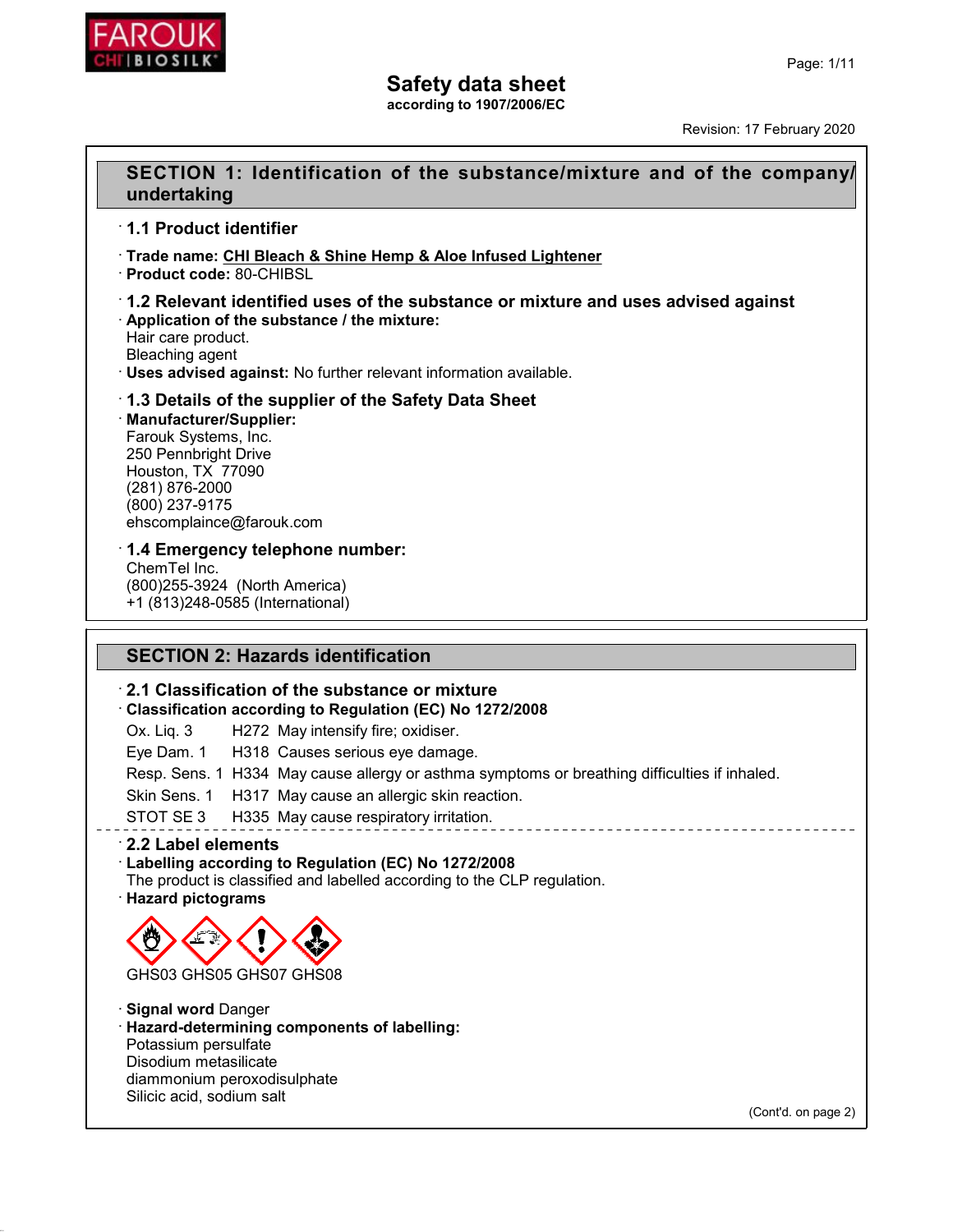

**according to 1907/2006/EC**

Revision: 17 February 2020

### **Trade name: CHI Bleach & Shine Hemp & Aloe Infused Lightener**

| $\cdot$ Hazard statements<br>H272 May intensify fire; oxidiser.<br>H318 Causes serious eye damage.<br>H334 May cause allergy or asthma symptoms or breathing difficulties if inhaled.<br>H317 May cause an allergic skin reaction.<br>H335 May cause respiratory irritation.<br>· Precautionary statements<br>Keep away from heat, hot surfaces, sparks, open flames and other ignition sources. No<br>smoking.<br>Keep away from clothing and other combustible materials.<br>Avoid breathing dust.<br>Use only outdoors or in a well-ventilated area.<br>Contaminated work clothing should not be allowed out of the workplace. |
|-----------------------------------------------------------------------------------------------------------------------------------------------------------------------------------------------------------------------------------------------------------------------------------------------------------------------------------------------------------------------------------------------------------------------------------------------------------------------------------------------------------------------------------------------------------------------------------------------------------------------------------|
|                                                                                                                                                                                                                                                                                                                                                                                                                                                                                                                                                                                                                                   |
|                                                                                                                                                                                                                                                                                                                                                                                                                                                                                                                                                                                                                                   |
|                                                                                                                                                                                                                                                                                                                                                                                                                                                                                                                                                                                                                                   |
|                                                                                                                                                                                                                                                                                                                                                                                                                                                                                                                                                                                                                                   |
|                                                                                                                                                                                                                                                                                                                                                                                                                                                                                                                                                                                                                                   |
|                                                                                                                                                                                                                                                                                                                                                                                                                                                                                                                                                                                                                                   |
|                                                                                                                                                                                                                                                                                                                                                                                                                                                                                                                                                                                                                                   |
|                                                                                                                                                                                                                                                                                                                                                                                                                                                                                                                                                                                                                                   |
|                                                                                                                                                                                                                                                                                                                                                                                                                                                                                                                                                                                                                                   |
|                                                                                                                                                                                                                                                                                                                                                                                                                                                                                                                                                                                                                                   |
|                                                                                                                                                                                                                                                                                                                                                                                                                                                                                                                                                                                                                                   |
|                                                                                                                                                                                                                                                                                                                                                                                                                                                                                                                                                                                                                                   |
| Wear protective gloves / eye protection.                                                                                                                                                                                                                                                                                                                                                                                                                                                                                                                                                                                          |
| IF INHALED: Remove person to fresh air and keep comfortable for breathing.                                                                                                                                                                                                                                                                                                                                                                                                                                                                                                                                                        |
| P305+P351+P338 IF IN EYES: Rinse cautiously with water for several minutes. Remove contact lenses, if                                                                                                                                                                                                                                                                                                                                                                                                                                                                                                                             |
| present and easy to do. Continue rinsing.                                                                                                                                                                                                                                                                                                                                                                                                                                                                                                                                                                                         |
| Immediately call a POISON CENTER/doctor.                                                                                                                                                                                                                                                                                                                                                                                                                                                                                                                                                                                          |
| If skin irritation or rash occurs: Get medical advice/attention.                                                                                                                                                                                                                                                                                                                                                                                                                                                                                                                                                                  |
| If experiencing respiratory symptoms: Call a POISON CENTER/doctor.                                                                                                                                                                                                                                                                                                                                                                                                                                                                                                                                                                |
| In case of fire: Use for extinction: CO2, powder or water spray.                                                                                                                                                                                                                                                                                                                                                                                                                                                                                                                                                                  |
| Store in a well-ventilated place. Keep container tightly closed.                                                                                                                                                                                                                                                                                                                                                                                                                                                                                                                                                                  |
| Store locked up.                                                                                                                                                                                                                                                                                                                                                                                                                                                                                                                                                                                                                  |
| Dispose of contents/container in accordance with local/regional/national/international<br>regulations.                                                                                                                                                                                                                                                                                                                                                                                                                                                                                                                            |
| 2.3 Other hazards May form combustible dust concentrations in air.<br>· Results of PBT and vPvB assessment                                                                                                                                                                                                                                                                                                                                                                                                                                                                                                                        |
| $\cdot$ PBT: Not applicable.<br>$\cdot$ vPvB: Not applicable.                                                                                                                                                                                                                                                                                                                                                                                                                                                                                                                                                                     |

# **SECTION 3: Composition/information on ingredients**

## · **3.2 Mixtures**

| <b>Components:</b>                                                    |                                                                                                                                                                                                                              |                     |
|-----------------------------------------------------------------------|------------------------------------------------------------------------------------------------------------------------------------------------------------------------------------------------------------------------------|---------------------|
| CAS: 7727-21-1<br>EINECS: 231-781-8<br>Index number: 016-061-00-1     | Potassium persulfate<br><b>EXALTER OX. Sol. 3, H272</b><br>$\diamondsuit$ Resp. Sens. 1, H334<br>$\langle \cdot \rangle$ Acute Tox. 4, H302; Skin Irrit. 2, H315; Eye Irrit. 2,<br>H319; Skin Sens. 1, H317; STOT SE 3, H335 | $20 - 25%$          |
| CAS: 1344-09-8<br>EINECS: 215-687-4<br>Reg.nr.: 01-2119448725-31-XXXX | Silicic acid, sodium salt<br>Met. Corr.1, H290; Skin Corr. 1B, H314; Eye Dam. 1,<br>H318<br>$\diamond$ STOT SE 3, H335                                                                                                       | $10 - 20%$          |
| CAS: 7727-54-0<br>EINECS: 231-786-5<br>Index number: 016-060-00-6     | diammonium peroxodisulphate<br><b>EXALCOX.</b> Sol. 3, H272<br>$\hat{\textbf{S}}$ Resp. Sens. 1, H334<br>$\diamondsuit$ Acute Tox. 4, H302; Skin Irrit. 2, H315; Eye Irrit. 2,<br>H319; Skin Sens. 1, H317; STOT SE 3, H335  | $5 - 10%$           |
|                                                                       |                                                                                                                                                                                                                              | (Cont'd. on page 3) |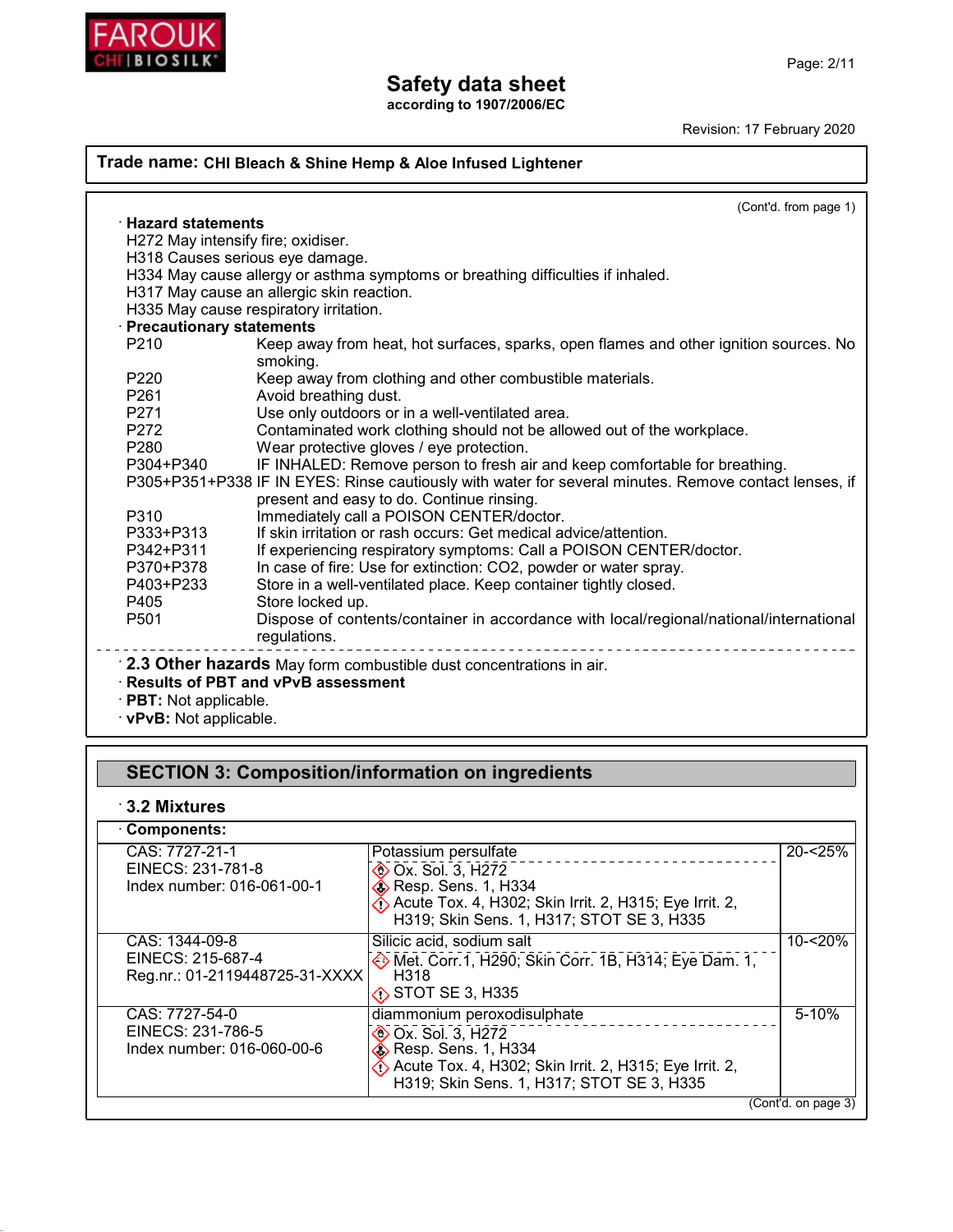

**according to 1907/2006/EC**

Revision: 17 February 2020

#### **Trade name: CHI Bleach & Shine Hemp & Aloe Infused Lightener**

|                                                                                              |                                                                        | (Cont'd. from page 2) |
|----------------------------------------------------------------------------------------------|------------------------------------------------------------------------|-----------------------|
| CAS: 6834-92-0                                                                               | Disodium metasilicate                                                  | $3 - 5\%$             |
| EINECS: 229-912-9                                                                            | <b>Example 20 Met. Corr. 1, H290; Skin Corr. 1B, H314; Eye Dam. 1,</b> |                       |
| Index number: 014-010-00-8                                                                   | H318                                                                   |                       |
| Reg.nr.: 01-2119449811-37-XXXX $\langle \cdot \rangle$ STOT SE 3, H335                       |                                                                        |                       |
| CAS: 8012-95-1                                                                               | Paraffin oils                                                          | $< 3\%$               |
|                                                                                              |                                                                        |                       |
| EINECS: 232-384-2<br>Reg.nr.: 01-2119913301-55-XXXX Aquatic Chronic 4, H413                  |                                                                        |                       |
| Additional information: For the wording of the listed Hazard Statements refer to section 16. |                                                                        |                       |

## **SECTION 4: First aid measures**

#### · **4.1 Description of first aid measures**

· **General information:** Take affected persons out into the fresh air.

#### · **After inhalation:**

Supply fresh air.

Provide oxygen treatment if affected person has difficulty breathing.

If experiencing respiratory symptoms: Call a POISON CENTER/doctor.

In case of unconsciousness place patient stably in side position for transportation.

#### · **After skin contact:**

Brush off loose particles from skin.

Immediately rinse with water.

If skin irritation continues, consult a doctor.

Seek immediate medical help for blistering or open wounds.

#### · **After eye contact:**

Protect unharmed eye.

Remove contact lenses if worn.

Rinse opened eye for several minutes under running water. Then consult a doctor.

#### · **After swallowing:**

Rinse out mouth and then drink plenty of water.

Do not induce vomiting; call for medical help immediately.

#### · **4.2 Most important symptoms and effects, both acute and delayed**

Asthma attacks Breathing difficulty Coughing Allergic reactions Strong caustic effect on skin and mucous membranes. May cause respiratory irritation. Nausea in case of ingestion.

#### · **Hazards:**

Danger of gastric perforation.

Danger of impaired breathing.

Causes serious eye damage.

May cause an allergic skin reaction.

## · **4.3 Indication of any immediate medical attention and special treatment needed**

Severe allergic skin reaction, bronchial spasms and anaphylactic shock are possible.

Medical supervision for at least 48 hours.

If necessary oxygen respiration treatment.

Later observation for pneumonia and pulmonary oedema.

Contains Potassium persulfate, diammonium peroxodisulphate. May produce an allergic reaction.

(Cont'd. on page 4)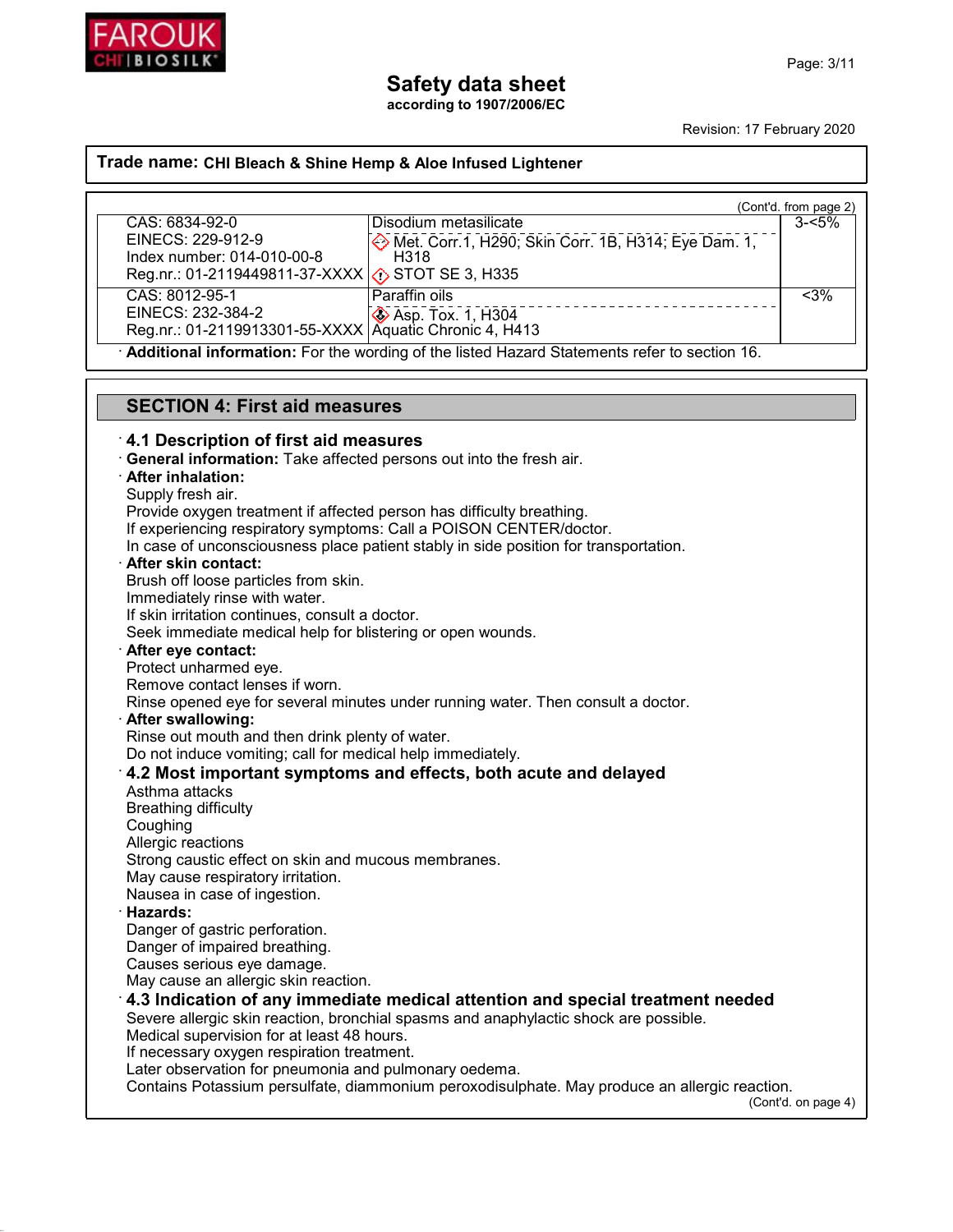

**according to 1907/2006/EC**

Revision: 17 February 2020

#### **Trade name: CHI Bleach & Shine Hemp & Aloe Infused Lightener**

(Cont'd. from page 3)

If medical advice is needed, have product container or label at hand. In cases of irritation to the lungs, initial treatment with cortical steroid inhalants.

## **SECTION 5: Firefighting measures**

· **5.1 Extinguishing media** · **Suitable extinguishing agents:** Foam Carbon dioxide Fire-extinguishing powder Gaseous extinguishing agents Water haze or fog · **For safety reasons unsuitable extinguishing agents:** No further relevant information available. · **5.2 Special hazards arising from the substance or mixture** May form combustible dust concentrations in air. May intensify fire; oxidiser. Formation of toxic gases is possible during heating or in case of fire. · **5.3 Advice for firefighters** · **Protective equipment:** Wear self-contained respiratory protective device. Wear fully protective suit.

## **SECTION 6: Accidental release measures**

#### · **6.1 Personal precautions, protective equipment and emergency procedures**

Isolate area and prevent access.

Wear protective equipment. Keep unprotected persons away.

Ensure adequate ventilation

Use respiratory protective device against the effects of fumes/dust/aerosol.

Take any precaution to avoid mixing with combustibles.

· **6.2 Environmental precautions**

Do not allow undiluted product or large quantities of it to reach ground water, water course or sewage system.

### · **6.3 Methods and material for containment and cleaning up**

Send for recovery or disposal in suitable receptacles.

#### · **6.4 Reference to other sections**

See Section 7 for information on safe handling.

See Section 8 for information on personal protection equipment.

See Section 13 for disposal information.

## **SECTION 7: Handling and storage**

### · **7.1 Precautions for safe handling**

Prevent formation of aerosols.

Avoid splashes or spray in enclosed areas.

Use only in well ventilated areas.

· **Information about fire - and explosion protection:**

(Cont'd. on page 5)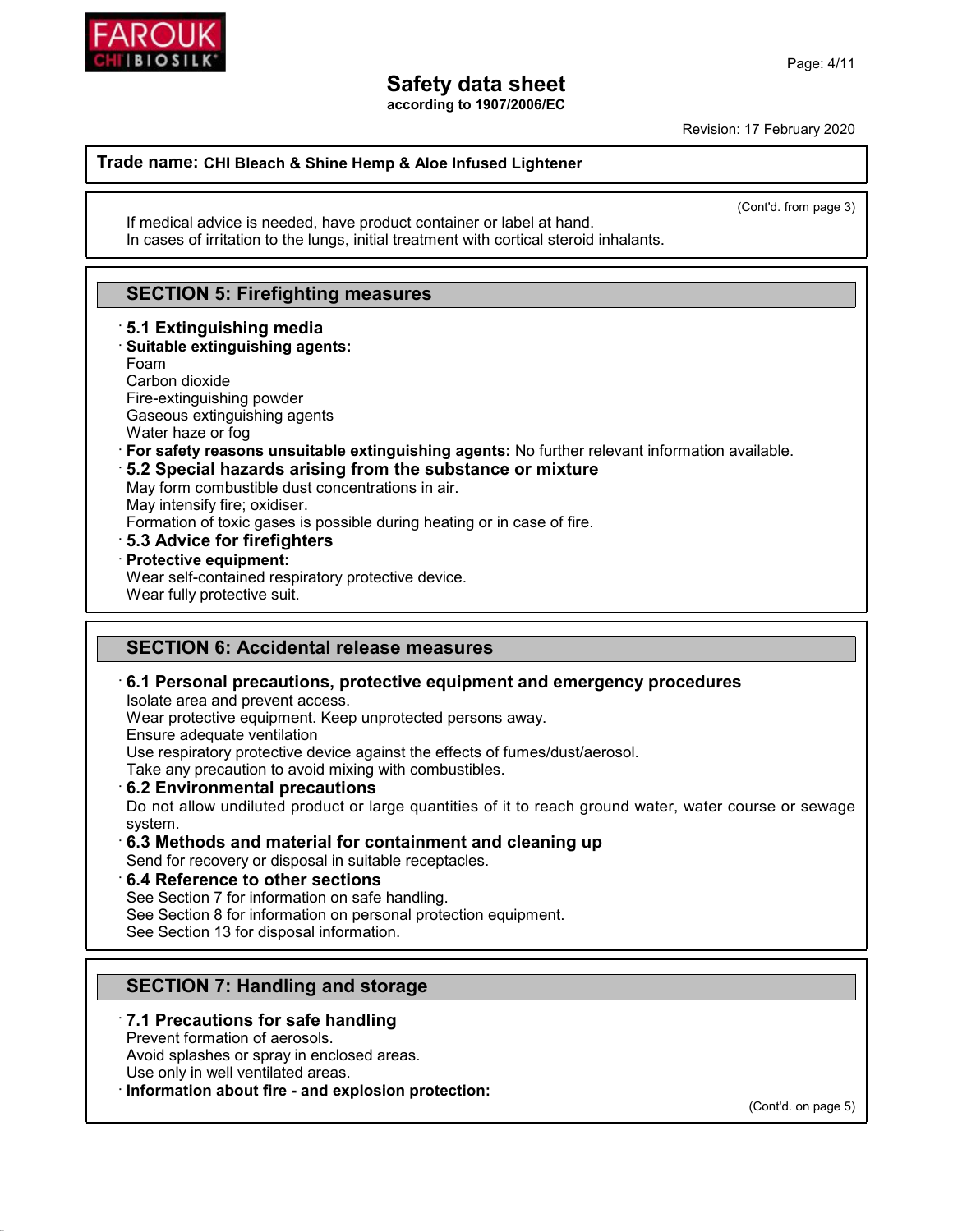

**according to 1907/2006/EC**

Revision: 17 February 2020

**Trade name: CHI Bleach & Shine Hemp & Aloe Infused Lightener**

(Cont'd. from page 4)

Keep respiratory protective device available. Keep away from clothing and other combustible materials. Keep away from flammable organic substances.

· **7.2 Conditions for safe storage, including any incompatibilities**

· **Requirements to be met by storerooms and receptacles:** Store in a well-ventilated place. Keep cool.

· **Information about storage in one common storage facility:**

Do not store together with oxidising and acidic materials.

Store away from foodstuffs.

· **Further information about storage conditions:** Keep container tightly sealed.

· **7.3 Specific end use(s)** No further relevant information available.

### **SECTION 8: Exposure controls/personal protection**

#### · **8.1 Control parameters**

· **Ingredients with limit values that require monitoring at the workplace:**

#### **7727-21-1 Potassium persulfate**

OEL (Ireland) Long-term value: 0,1 mg/m<sup>3</sup>

Sens

#### **7727-54-0 diammonium peroxodisulphate**

OEL (Ireland) Long-term value: 0,1 mg/m<sup>3</sup> Sens

### · **8.2 Exposure controls**

#### · **General protective and hygienic measures:**

The usual precautionary measures are to be adhered to when handling chemicals.

Keep away from foodstuffs, beverages and feed.

Immediately remove all soiled and contaminated clothing.

Wash hands before breaks and at the end of work.

Do not inhale gases / fumes / aerosols.

Avoid contact with the eyes and skin.

- · **Respiratory protection:** Suitable respiratory protective device recommended.
- · **Protection of hands:**



Protective gloves

#### · **Material of gloves**

Nitrile rubber, NBR Butyl rubber, BR Neoprene gloves Natural rubber, NR Sensibilisation by the components in the glove materials is possible. · **Eye protection:**



Safety glasses

Follow relevant national guidelines concerning the use of protective eyewear.

(Cont'd. on page 6)

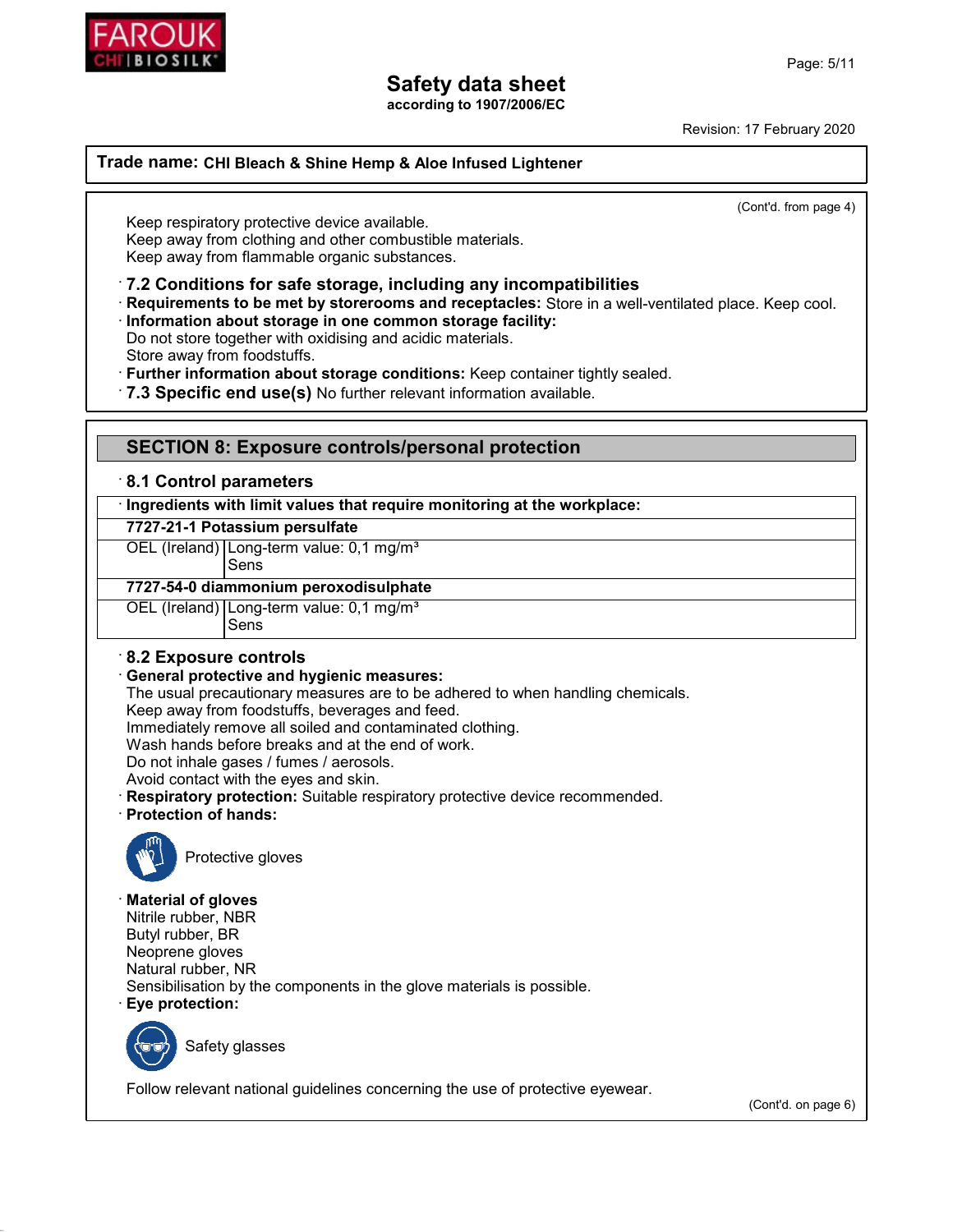

**according to 1907/2006/EC**

Revision: 17 February 2020

#### **Trade name: CHI Bleach & Shine Hemp & Aloe Infused Lightener**

(Cont'd. from page 5)

· **Body protection:** Protective work clothing

· **Limitation and supervision of exposure into the environment:**

No further relevant information available.

· **Risk management measures:** No further relevant information available.

| <b>SECTION 9: Physical and chemical properties</b>        |                                                  |  |
|-----------------------------------------------------------|--------------------------------------------------|--|
| 9.1 Information on basic physical and chemical properties |                                                  |  |
| · Appearance                                              |                                                  |  |
| Form:                                                     | Powder                                           |  |
| Colour:                                                   | Light purple.                                    |  |
| Odour:                                                    | Product specific                                 |  |
| · Odour threshold:                                        | Not determined.                                  |  |
| · pH-value:                                               | $10, 5 - 11, 5$                                  |  |
| · Melting point/freezing point:                           | Not determined.                                  |  |
| Initial boiling point and boiling range: Not determined.  |                                                  |  |
| · Flash point:                                            | The product is not flammable.                    |  |
| · Flammability (solid, gas):                              | Not applicable.                                  |  |
| · Auto/Self-ignition temperature:                         | Not determined.                                  |  |
| <b>Decomposition temperature:</b>                         | Not determined.                                  |  |
| <b>Explosive properties:</b>                              | May form combustible dust concentrations in air. |  |
| <b>Explosion limits</b>                                   |                                                  |  |
| Lower:                                                    | Not determined.                                  |  |
| Upper:                                                    | Not determined.                                  |  |
| <b>Oxidising properties</b>                               | Contains oxidizing agent.                        |  |
| · Vapour pressure:                                        | Not determined.                                  |  |
| · Density:                                                |                                                  |  |
| <b>Relative density:</b>                                  | Not determined.                                  |  |
| Vapour density:                                           | Not determined.                                  |  |
| <b>Evaporation rate:</b>                                  | Not determined.                                  |  |
| · Solubility in / Miscibility with                        |                                                  |  |
| water:                                                    | Partly soluble.                                  |  |
| · Partition coefficient: n-octanol/water: Not determined. |                                                  |  |
| · Viscosity                                               |                                                  |  |
| Dynamic:                                                  | Not determined.                                  |  |
| Kinematic:                                                | Not determined.                                  |  |
| 9.2 Other information                                     | No further relevant information available.       |  |

## **SECTION 10: Stability and reactivity**

· **10.1 Reactivity** No further relevant information available.

(Cont'd. on page 7)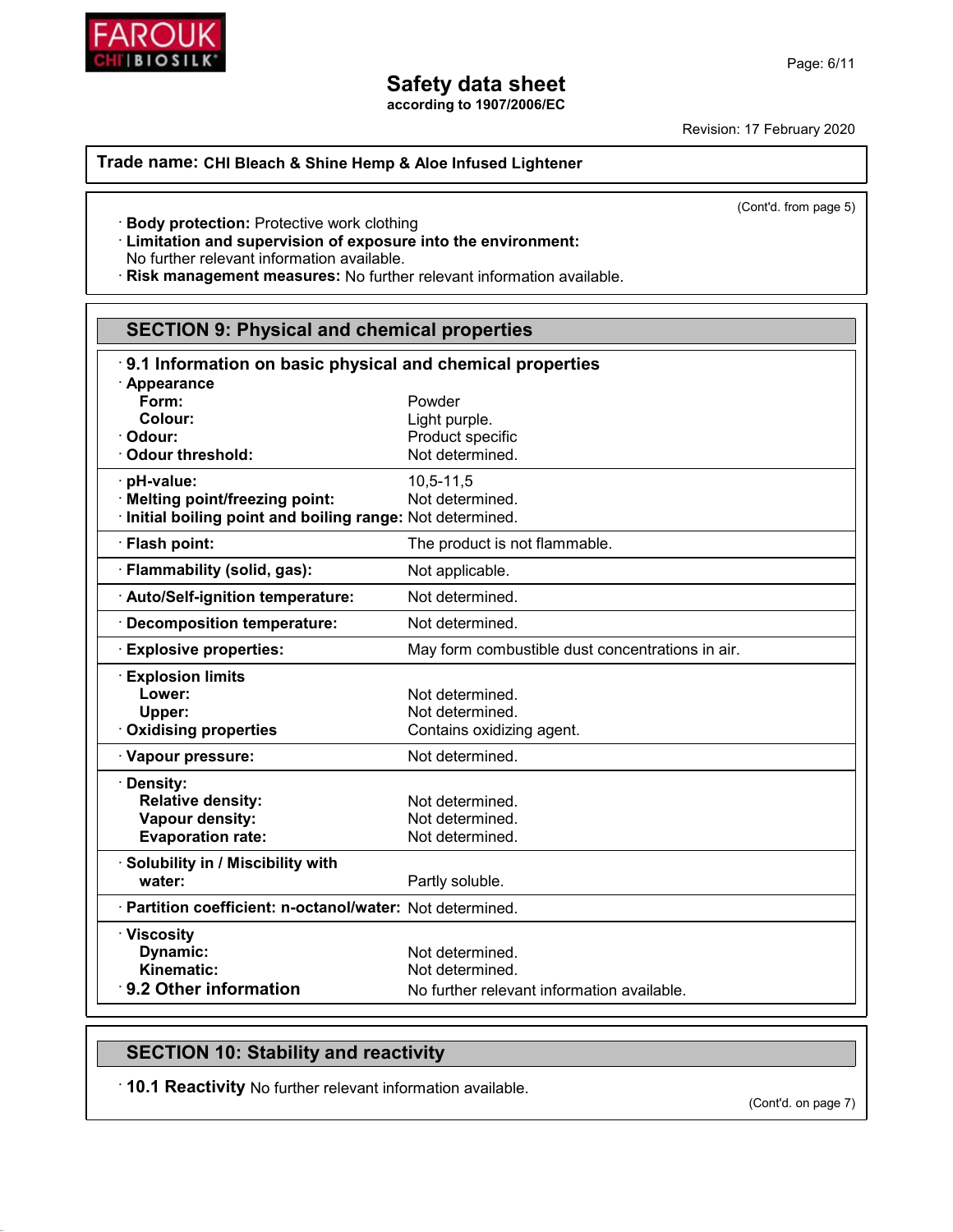

**according to 1907/2006/EC**

Revision: 17 February 2020

#### **Trade name: CHI Bleach & Shine Hemp & Aloe Infused Lightener**

(Cont'd. from page 6)

- · **10.2 Chemical stability** Stable under normal temperatures and pressures.
- · **Thermal decomposition / conditions to be avoided:**

No decomposition if used according to specifications.

### · **10.3 Possibility of hazardous reactions**

May form combustible dust concentrations in air.

Acts as an oxidising agent on organic materials such as wood, paper and fats.

· **10.4 Conditions to avoid** Excessive heat.

· **10.5 Incompatible materials**

**Oxidisers** 

Acids.

· **10.6 Hazardous decomposition products**

Under fire conditions only:

Carbon monoxide and carbon dioxide

## **SECTION 11: Toxicological information**

#### · **11.1 Information on toxicological effects**

· **Acute toxicity:** Based on available data, the classification criteria are not met.

### · **LD/LC50 values relevant for classification:**

### **7727-21-1 Potassium persulfate**

Oral  $LD50$  802 mg/kg (rat)

**1344-09-8 Silicic acid, sodium salt**

Oral LD50 3400 mg/kg (rat)

#### **7727-54-0 diammonium peroxodisulphate**

Oral LD50 820 mg/kg (rat)

#### · **Primary irritant effect**

· **Skin corrosion/irritation:** Based on available data, the classification criteria are not met.

· **Serious eye damage/irritation:**

Causes serious eye damage.

#### · **Respiratory or skin sensitisation:**

May cause allergy or asthma symptoms or breathing difficulties if inhaled.

May cause an allergic skin reaction.

#### · **IARC (International Agency for Research on Cancer):**

13463-67-7 Titanium dioxide 2B

· **Probable routes of exposure:** Ingestion.

Inhalation.

Eye contact.

Skin contact.

· **Repeated dose toxicity:** No further relevant information available.

- · **Germ cell mutagenicity:** Based on available data, the classification criteria are not met.
- · **Carcinogenicity:** Based on available data, the classification criteria are not met.

· **Reproductive toxicity:** Based on available data, the classification criteria are not met.

· **STOT-single exposure:**

May cause respiratory irritation.

· **STOT-repeated exposure:** Based on available data, the classification criteria are not met.

(Cont'd. on page 8)

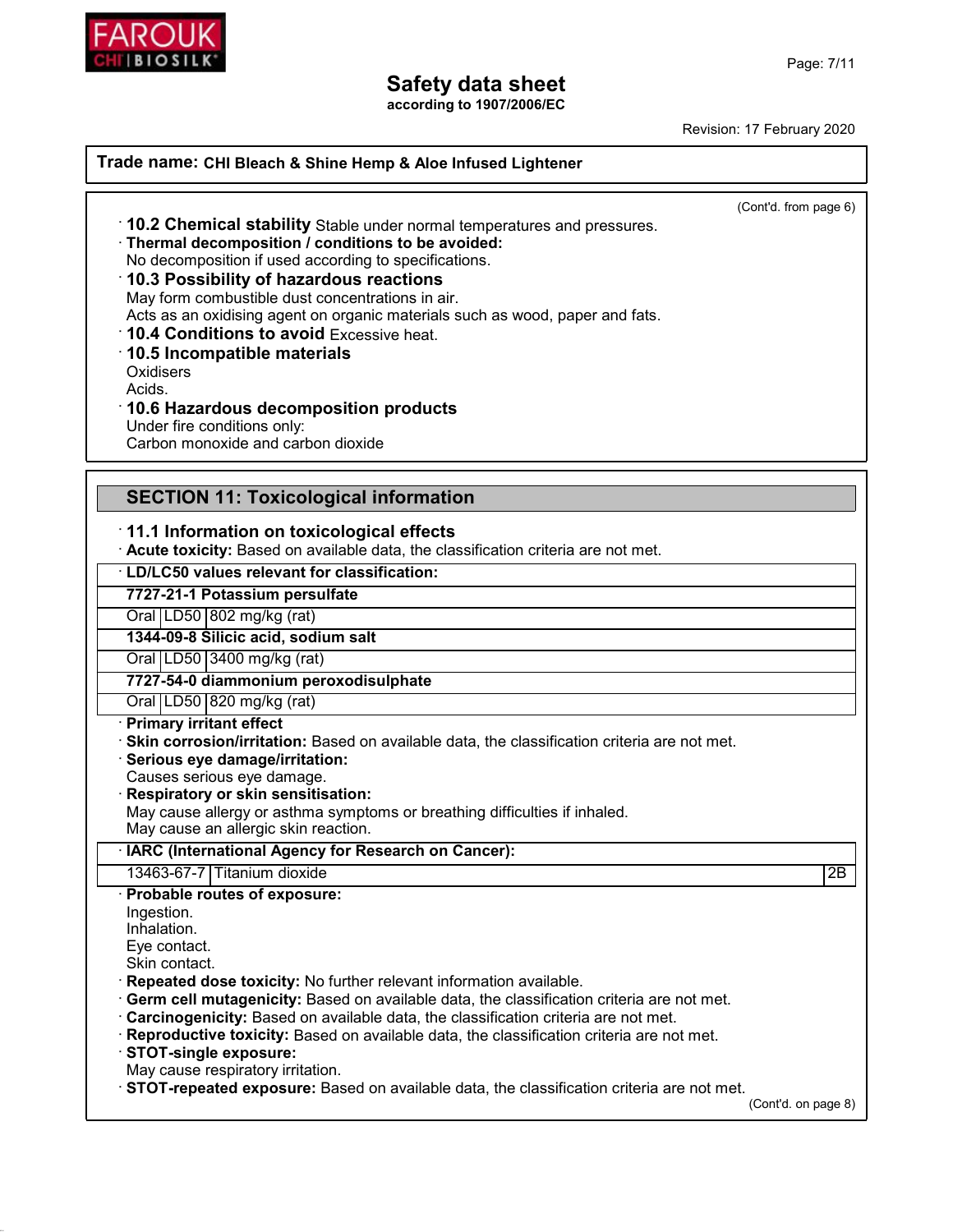

**according to 1907/2006/EC**

Revision: 17 February 2020

### **Trade name: CHI Bleach & Shine Hemp & Aloe Infused Lightener**

(Cont'd. from page 7)

· **Aspiration hazard:** Based on available data, the classification criteria are not met.

## **SECTION 12: Ecological information**

· **12.1 Toxicity**

· **Aquatic toxicity:** No further relevant information available.

- · **12.2 Persistence and degradability** No further relevant information available.
- · **12.3 Bioaccumulative potential** No further relevant information available.
- · **12.4 Mobility in soil** No further relevant information available.

### · **12.5 Results of PBT and vPvB assessment**

- · **PBT:** Not applicable.
- · **vPvB:** Not applicable.
- · **12.6 Other adverse effects** No further relevant information available.

## **SECTION 13: Disposal considerations**

### · **13.1 Waste treatment methods**

#### · **Recommendation**

The user of this material has the responsibility to dispose of unused material, residues and containers in compliance with all relevant local, state and federal laws and regulations regarding treatment, storage and disposal for hazardous and nonhazardous wastes.

#### · **Uncleaned packaging:**

· **Recommendation:** Disposal must be made according to official regulations.

| <b>SECTION 14: Transport information</b>                 |                                                                          |
|----------------------------------------------------------|--------------------------------------------------------------------------|
| $\cdot$ 14.1 UN-Number<br>· DOT, ADR/RID/ADN, IMDG, IATA | <b>UN1479</b>                                                            |
| 14.2 UN proper shipping name<br>$\cdot$ DOT, IATA        | Oxidizing solid, n.o.s. (Potassium persulfate,<br>Ammonium persulfate)   |
| · ADR/RID/ADN, IMDG                                      | OXIDIZING SOLID, N.O.S. (POTASSIUM<br>PERSULPHATE, AMMONIUM PERSULPHATE) |
| 14.3 Transport hazard class(es)                          |                                                                          |
| $\cdot$ DOT                                              |                                                                          |
| $\frac{1}{\sqrt{2}}$                                     |                                                                          |
| <b>· Class</b>                                           | 5.1                                                                      |
| · Label                                                  | 5.1                                                                      |
|                                                          | (Cont'd. on page 9)                                                      |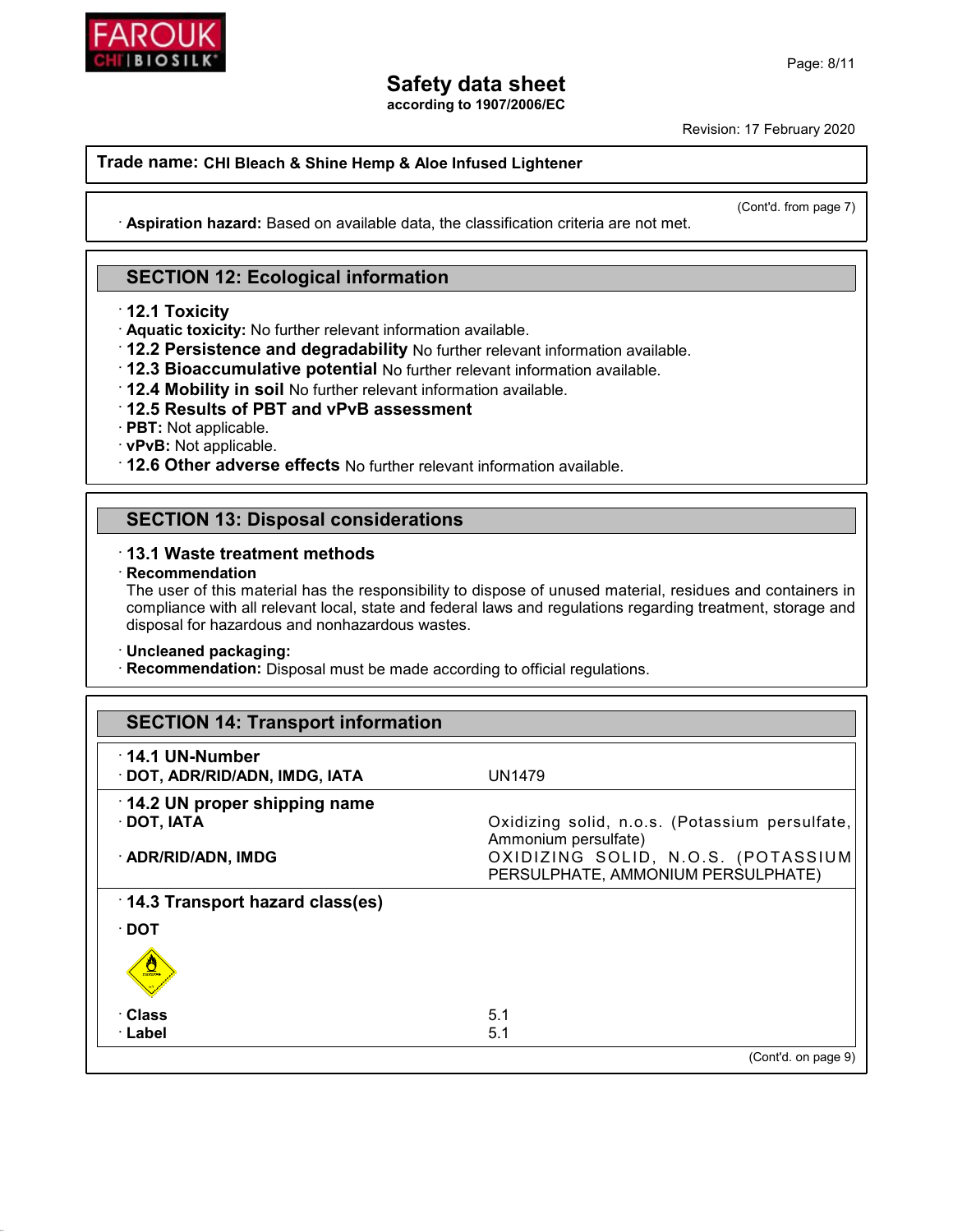

**according to 1907/2006/EC**

Revision: 17 February 2020

| Trade name: CHI Bleach & Shine Hemp & Aloe Infused Lightener                                                 |                                                                                               |  |  |
|--------------------------------------------------------------------------------------------------------------|-----------------------------------------------------------------------------------------------|--|--|
|                                                                                                              | (Cont'd. from page 8)                                                                         |  |  |
| · ADR/RID/ADN                                                                                                |                                                                                               |  |  |
|                                                                                                              |                                                                                               |  |  |
| · Class<br>· Label                                                                                           | 5.1(02)<br>5.1                                                                                |  |  |
| · IMDG, IATA                                                                                                 |                                                                                               |  |  |
|                                                                                                              |                                                                                               |  |  |
| · Class<br>· Label                                                                                           | 5.1<br>5.1                                                                                    |  |  |
| 14.4 Packing group<br>· DOT, ADR/RID/ADN, IMDG, IATA                                                         | Ш                                                                                             |  |  |
| 14.5 Environmental hazards:<br>· Marine pollutant:                                                           | <b>No</b>                                                                                     |  |  |
| 14.6 Special precautions for user<br>· Hazard identification number (Kemler code):<br><b>EMS Number:</b>     | Warning: Oxidising substances.<br>50<br>$F-A, S-Q$                                            |  |  |
| 14.7 Transport in bulk according to Annex II<br>of Marpol and the IBC Code<br>Not applicable.                |                                                                                               |  |  |
| · Transport/Additional information:                                                                          |                                                                                               |  |  |
| $\cdot$ DOT<br>Limited Quantity for packages less than 30 kg gross and inner packagings less than 5 kg each. |                                                                                               |  |  |
| · ADR/RID/ADN                                                                                                |                                                                                               |  |  |
| Limited Quantity for packages less than 30 kg gross and inner packagings less than 5 kg each.                |                                                                                               |  |  |
| $\cdot$ IMDG                                                                                                 |                                                                                               |  |  |
|                                                                                                              | Limited Quantity for packages less than 30 kg gross and inner packagings less than 5 kg each. |  |  |
| $\cdot$ IATA                                                                                                 |                                                                                               |  |  |
| Limited Quantity for packages less than 30 kg gross and inner packagings less than 1 kg each /<br>10 kg net. |                                                                                               |  |  |
|                                                                                                              |                                                                                               |  |  |

(Cont'd. on page 10)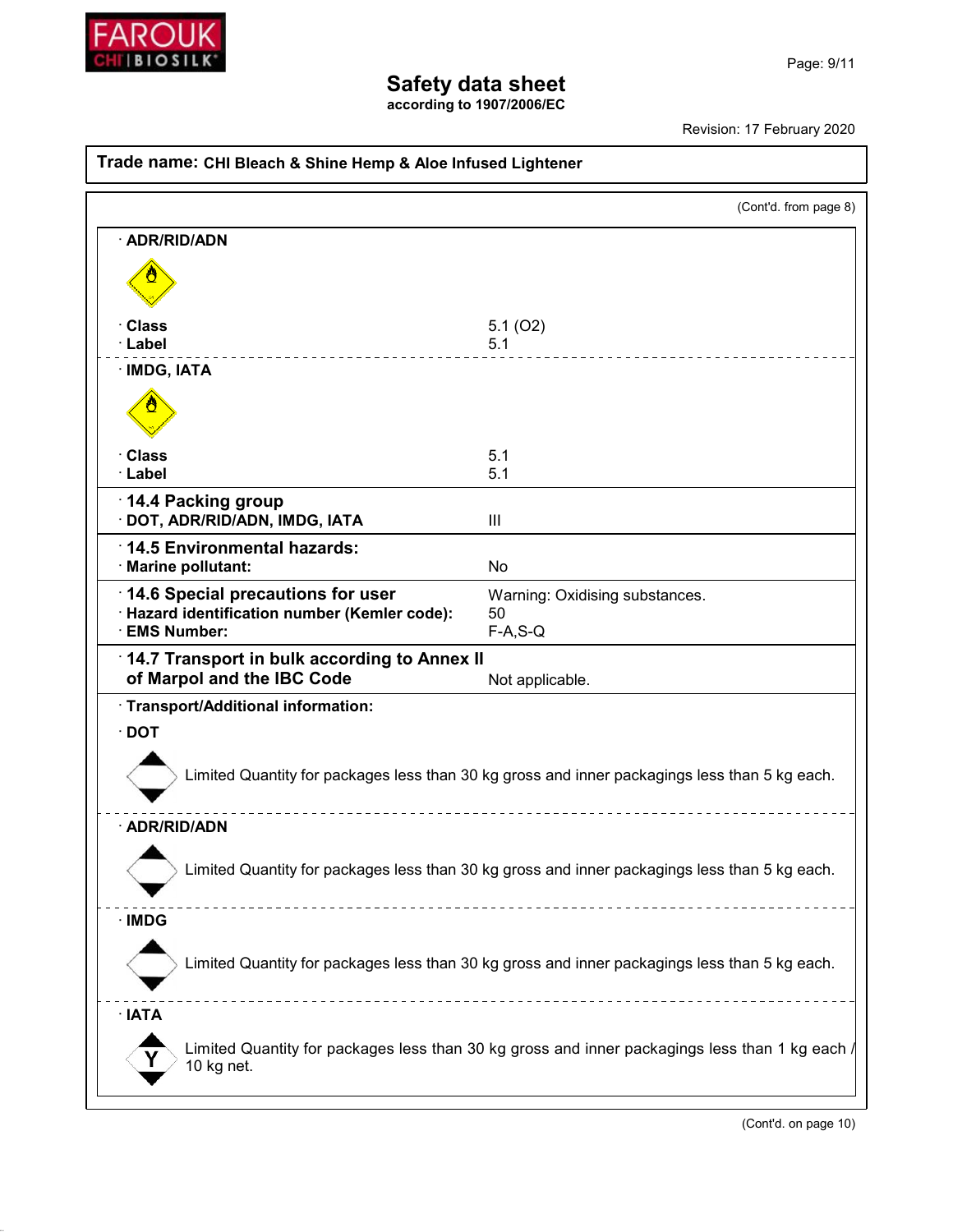

**according to 1907/2006/EC**

Revision: 17 February 2020

#### **Trade name: CHI Bleach & Shine Hemp & Aloe Infused Lightener**

(Cont'd. from page 9)

### **SECTION 15: Regulatory information**

· **15.1 Safety, health and environmental regulations/legislation specific for the substance or mixture**

· **IARC (International Agency for Research on Cancer)**

13463-67-7 Titanium dioxide 2B

· **Directive 2012/18/EU**

· **Named dangerous substances - ANNEX I** None of the ingredients are listed.

· **Other regulations, limitations and prohibitive regulations**

#### · **Substances of very high concern (SVHC) according to REACH, Article 57**

None of the ingredients are listed.

#### · **15.2 Chemical safety assessment:** A Chemical Safety Assessment has not been carried out.

### **SECTION 16: Other information**

This information is based on our present knowledge. However, this shall not constitute a guarantee for any specific product features and shall not establish a legally valid contractual relationship.

#### · **Relevant phrases**

H272 May intensify fire; oxidiser.

H290 May be corrosive to metals.

H302 Harmful if swallowed.

H304 May be fatal if swallowed and enters airways.

H314 Causes severe skin burns and eye damage.

H315 Causes skin irritation.

H317 May cause an allergic skin reaction.

H318 Causes serious eye damage.

H319 Causes serious eye irritation.

H334 May cause allergy or asthma symptoms or breathing difficulties if inhaled.

H335 May cause respiratory irritation.

H413 May cause long lasting harmful effects to aquatic life.

#### · **Abbreviations and acronyms:**

ADR: European Agreement concerning the International Carriage of Dangerous Goods by Road IMDG: International Maritime Code for Dangerous Goods DOT: US Department of Transportation IATA: International Air Transport Association GHS: Globally Harmonised System of Classification and Labelling of Chemicals EINECS: European Inventory of Existing Commercial Chemical Substances ELINCS: European List of Notified Chemical Substances CAS: Chemical Abstracts Service (division of the American Chemical Society) LC50: Lethal concentration, 50 percent LD50: Lethal dose, 50 percent PBT: Persistant, Bio-accumulable, Toxic SVHC: Substances of Very High Concern vPvB: very Persistent and very Bioaccumulative Ox. Liq. 3: Oxidizing liquids – Category 3 Ox. Sol. 3: Oxidizing solids – Category 3 Met. Corr.1: Corrosive to metals – Category 1 Acute Tox. 4: Acute toxicity - oral – Category 4 Skin Corr. 1B: Skin corrosion/irritation – Category 1B Skin Irrit. 2: Skin corrosion/irritation – Category 2

(Cont'd. on page 11)